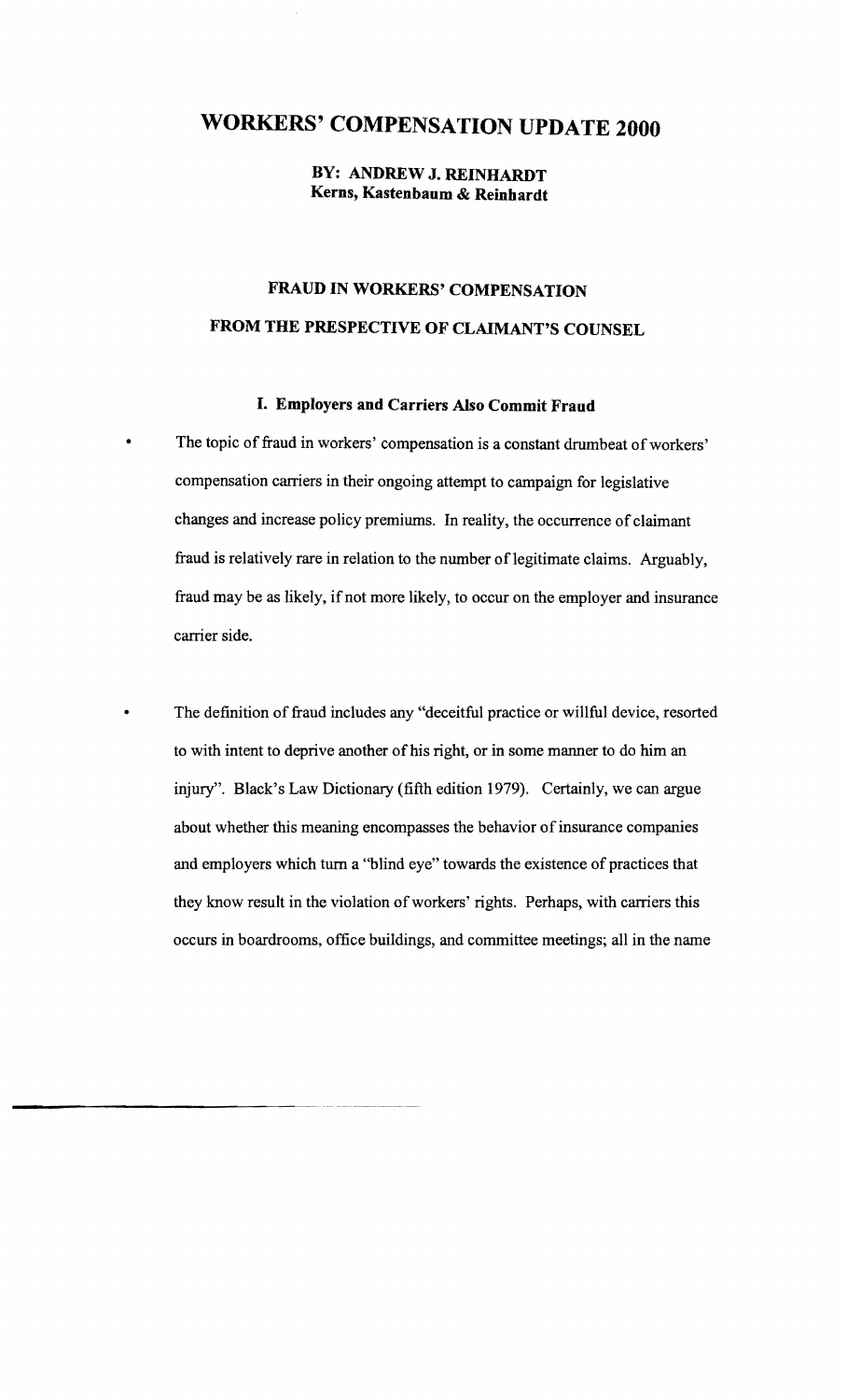of saving insurance company dollars. With employers, it occurs when they attempt to resolve workers' compensation claims outside of the system.

#### **II. How the Fraud Occurs**

• Claims are often denied or delayed even if there is little or no basis for the denial or delay. Carriers know that the worst thing that can happen to them is that they will ultimately have to pay what they should have had to pay to begin with. This may be considered "good business" from the standpoint of some workers' compensation insurance companies. This appears to be the message that executive officers have passed down to employees of some health insurance and workers' compensation insurance companies. Perhaps it is just bureaucratic incompetence or poor management. This is not to say that there are not many capable professionals and caring, decent people who work for insurance companies, but rather that it is cost savings and return on the dollar that the shareholders are interested in. Executives of some of these carriers appear to train (or fail to train) their people accordingly. Part of the reason for this is that the injured workers are not insureds. They are not customers. They are merely a liability to be dealt with.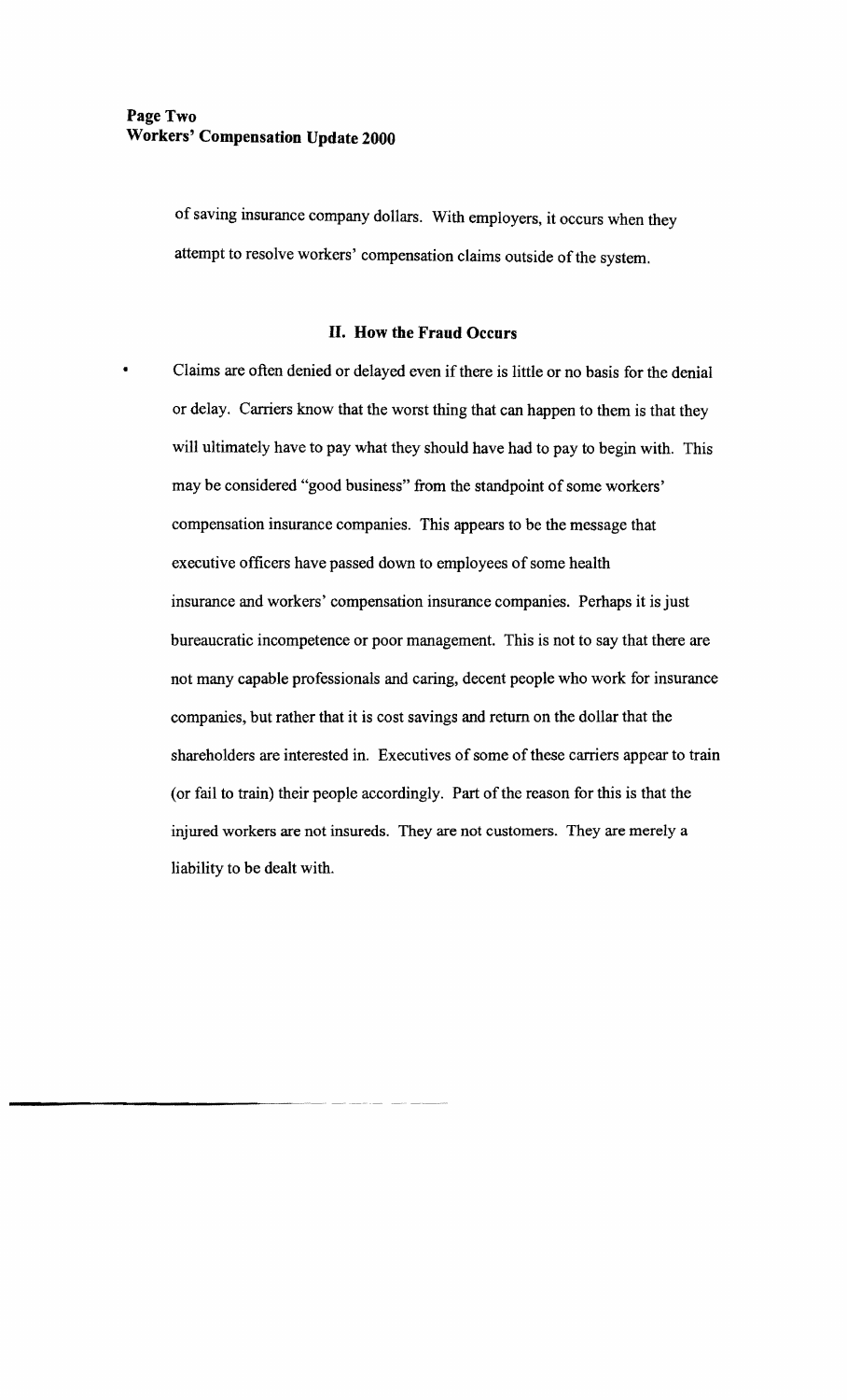## **Page Three Workers' Compensation Update 2000**

- Many small employers which are tight on dollars pay employees "under the table", treat employees as independent contractors or discourage reporting accidents and filing claims.
- Some large employers incentivize workers to avoid work injuries. Company bonus programs make reporting or filing claims very unpopular.
- It is also a fact of life that the vast majority of worker's compensation claimants are unrepresented. Therefore, if it turns out that the worker's compensation claimant is paid based on an understated average weekly wage, is paid for a shorter period of time, has to fight to get his medical benefits, or has his prescriptions paid for through his health insurance company, this all saves the carrier money. By the same token, claimants are not often advised that they have the right to reimbursement for travel for job hunting or travel for doctor's appointments or that they are entitled to cost of living increases on their weekly checks.
	- That is something that some insurance companies seem happy to live with. Insurance carriers are not set up to help claimants. They are set up to save money and collect large premium dollars. Whether this is fraud or whether this is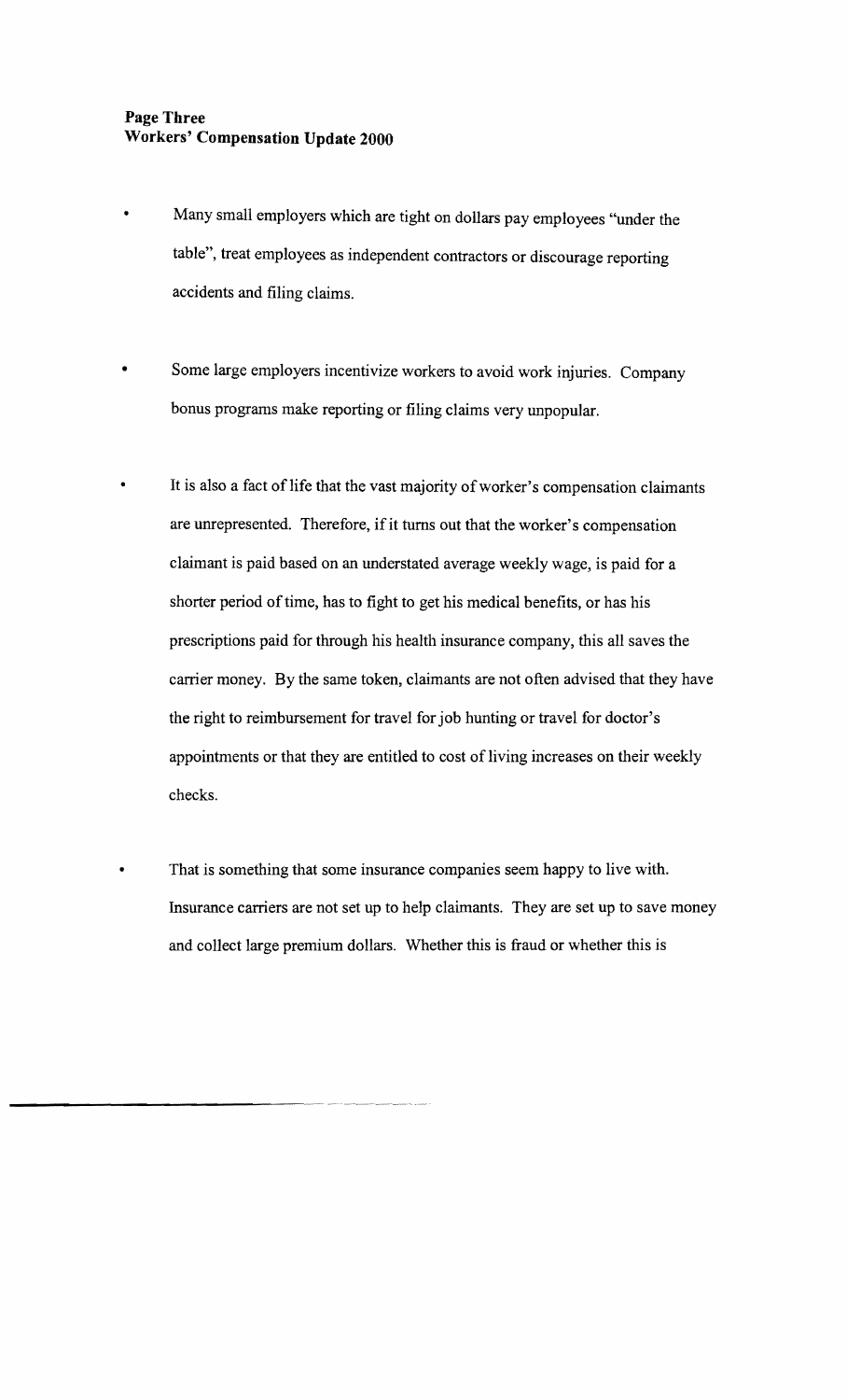considered "good business" in Virginia or any other state will have to be addressed within the hearts and minds of the various individuals working within the system, day-to-day in the trenches, handling files and having conversations with injured claimant's who do not know their rights.

- The core of the problem is that the workers' compensation system is designed to be self-regulating. Many State Legislators naively believe workers' compensation is a no fault non-adverarial system where attorneys are seldom necessary.
	- All that said, there are workers' compensation statutes on the books in the State of Virginia that deal with Fraud (see Exhibit I hereto). Under Section 65.2-312 of the Workers' Compensation Laws, it is indicated that it is unlawful for any person to knowingly make, file or use any writing or document that is fraudulent. The violation of this provision could result in a felony prosecution. This statute obviously relates to both, claimants or employers and insurance companies and their personnel.
- In addition, under Section 65.2-712 of the workers' compensation statutes, a claimant is required to report to the employer and workers' compensation insurance company any incarceration or change in earnings. If the claimant does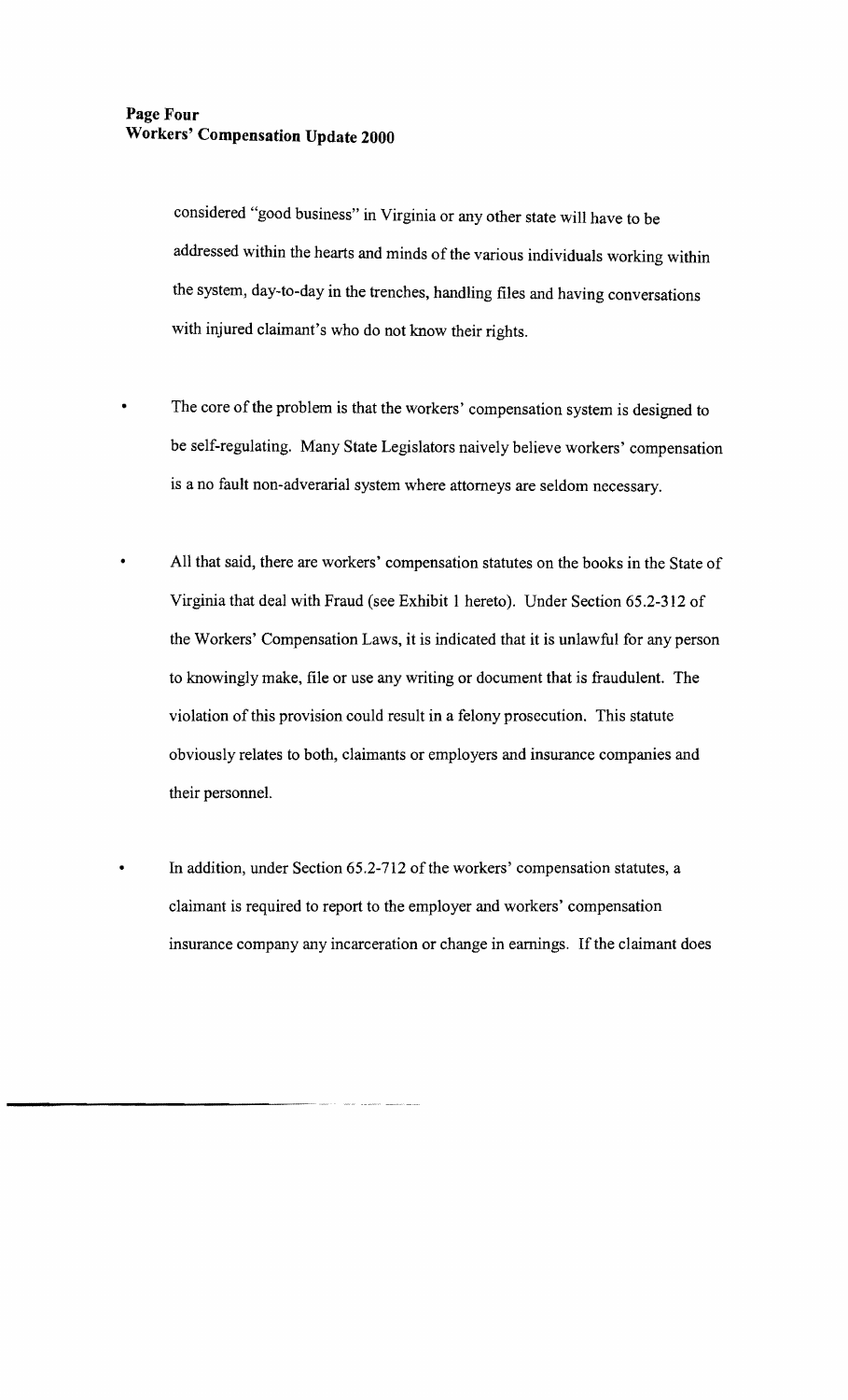not report this, it can be considered fraud or misrepresentation. A copy of both statutes are enclosed herewith.

• I also enclose a copy of a recent article on fraud investigations from North Carolina which I obtained from the Workplace Injury Litigation Group (see Exhibit 2 hereto).

# **III. Summary of Fraud Committed by Employers and Carriers**

- Not listing all body parts injured on Memorandum of Agreement.
- Understating average weekly wage
- Not advising claimant of rights to travel reimbursement and cost of living increases
- Allowing prescriptions to be covered through health insurance
- Making voluntary payments without intending to forward an award order
- Padding workers' compensation liens
- Premium increases to create new Legislation
- Late payments problems
- Failure to report accidents/file claims
- Underreporting # of employees and wages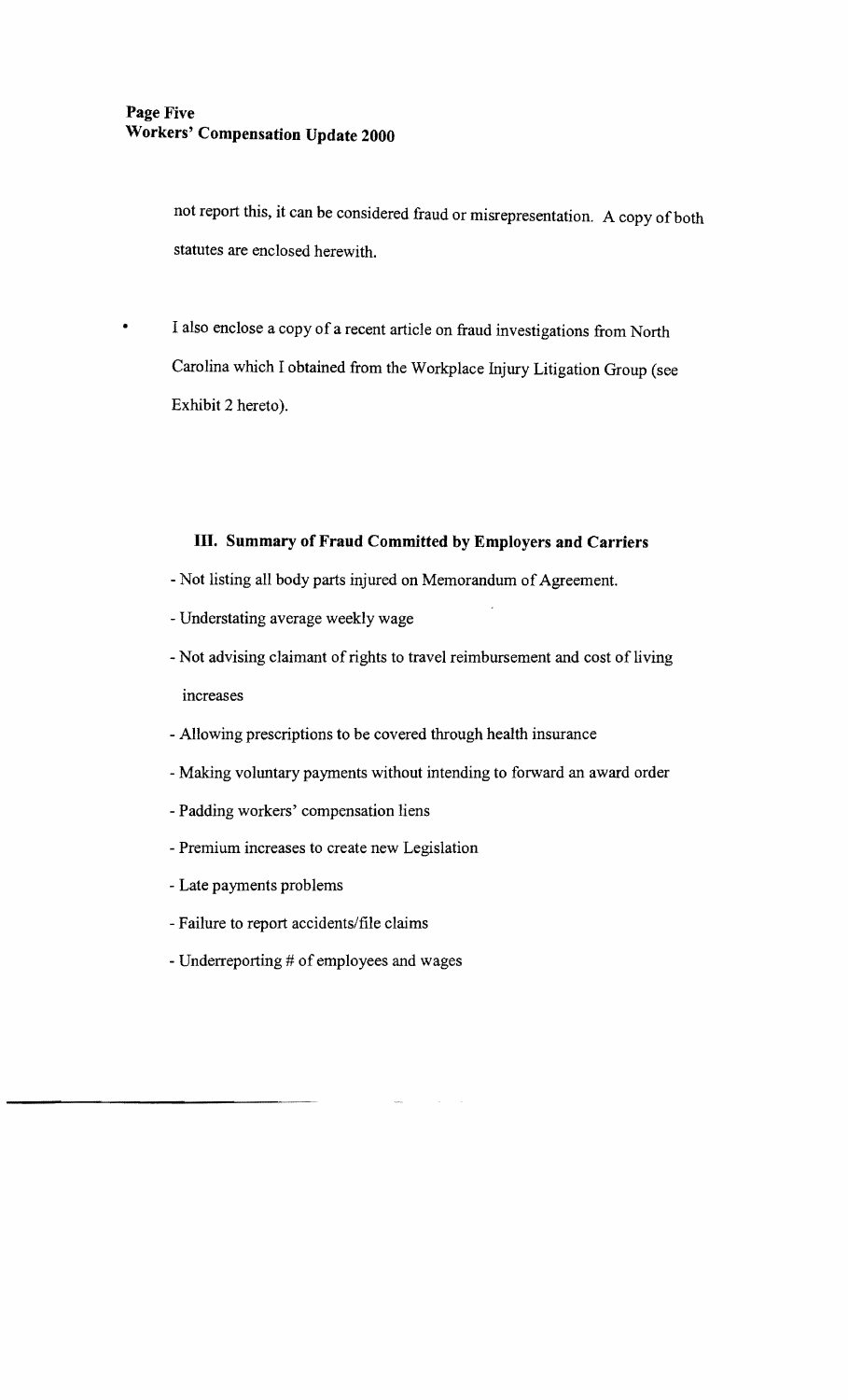- Forcing settlement by harassing Vocation Rehab

# **IV. How to Prevent Fraud From Occurring**

- Be aware of workers rights so as to not misrepresent same
- Voluntarily pay undisputed wage and medical benefits on a timely basis
- Accurately fill out award forms
- Provide workers' compensation prescription cards
- Regularly audit files for compliance
- Properly train and compensate carrier employees
- Fairly distribute work loads
- Recognize abusing rights of workers eventually costs carriers and employers as well as families of injured workers
- Promptly fill out accident reports and encourage medical treatment
- Encourage a culture of fairness at carrier's and employer's place of business

#### **V. Conclusion**

• Fraud will always be an issue in Workers' Compensation. But, fraud occurs on both sides. It is helpful to remember this fact and not let its occasional occurrence in claimants' cases color our attitude about other decent hard working people who have been unfortunate enough to be injured at work.